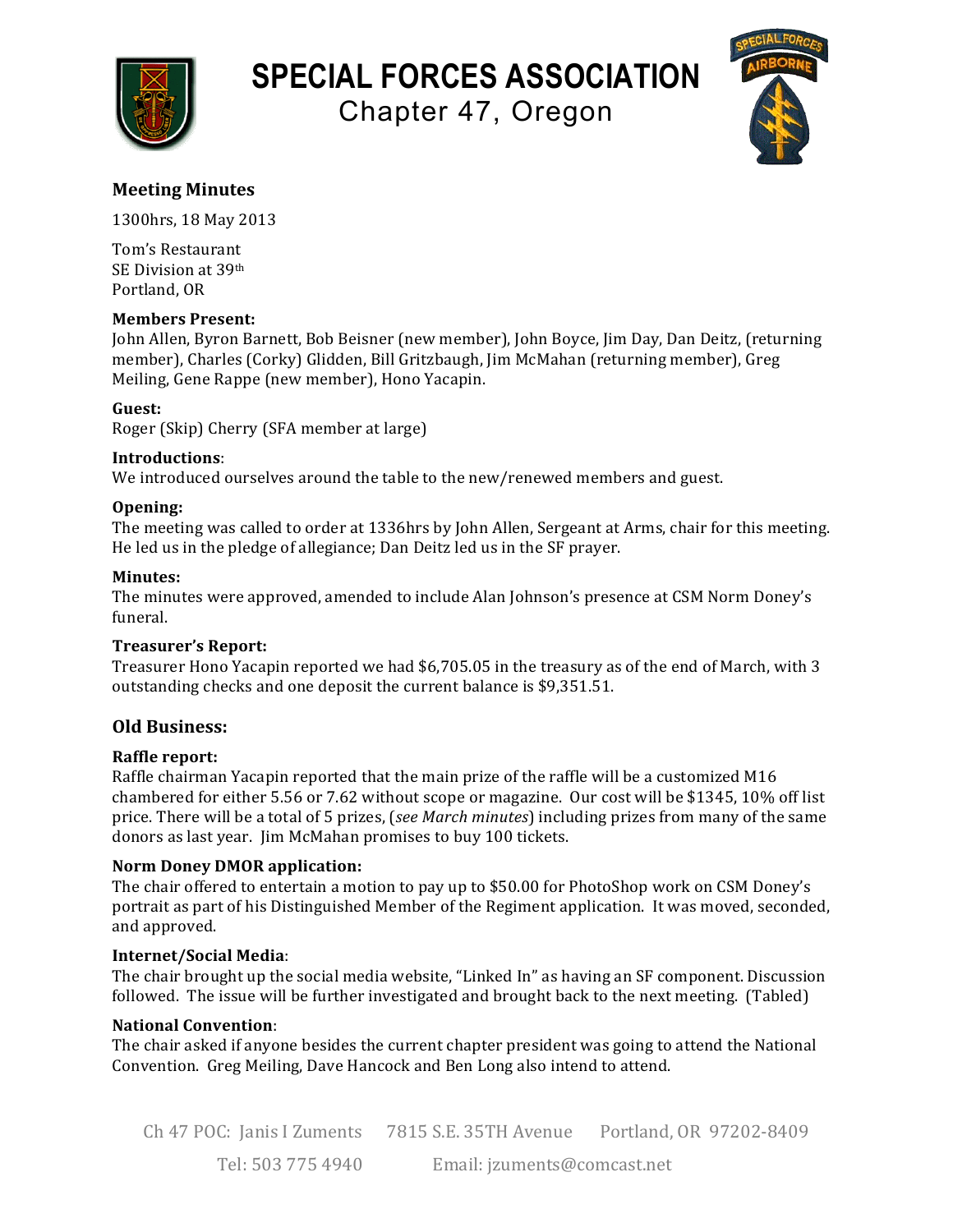#### **Soldier of the Year:**

There was some thought that an individual had already been nominated, seconded and approved.

The issue was tabled to the next meeting. Also to be resolved would be the form of the award and how it would be displayed.

It was moved, seconded and passed that the award should be called the "CSM Norm Doney Soldier of the Year" award.

#### **Norm Doney's funeral:**

It was pointed out from the floor that in the last minutes there was to be a "Tip of the beret to Floyd Holcom and a letter of thanks to 1st GP HQ" concerning Norm Doney's funeral. The chair said he would check on the status of the letters of thanks.

#### **New Business:**

#### **Annual Picnic:**

Dan Deitz will be this year's volunteer host. Dan explained where he lives and the facilities available. There was discussion as to time frame, parking, flag pole, cooking, side dishes, tables, chairs, likely numbers of attendees, bathroom facilities. etc.

As the picnic is to be on Saturday, 27 July and there was a regularly scheduled chapter meeting the week prior... some thought the picnic ought to be in lieu of the regular meeting. The chair stated that he would bring the question to the president.

#### **SF Funerals:**

The question of whether or not Chapter 47 should, in some fashion, make itself responsible for coordinating SF funerals in our area was raised. Thus far this has mostly been done on an ad hoc basis with no particular organization or protocol. John Boyce said that this function should be the province of an institution (in our case Chapter 47) as opposed to a single individual. There was discussion as to how this should be formatted, how it should be executed etc. It was the consensus that the chapter should play a role in these situations. The suggestion was made that whatever current information is available should be given to the chapter president. No formal action was taken, and the issue will be tabled for now.

#### **Scholarships**:

There has been only one scholarship application submitted to date. The question was asked if the applicant was available for an interview by the scholarship committee. The answer was in the affirmative.

#### **Adjournment**:

The chair asked if there was a motion to adjourn. It was so moved, seconded and passed at 1420.

*Submitted by Scribe Pro-tempore,*

**John Boyce** 

*(Note: I apologize for being unable to attend this meeting, and for attaching my comments on issues* discussed this way, but given that we only meet six times a year, I felt that timely response was more *important than strict protocol. Jerry)*